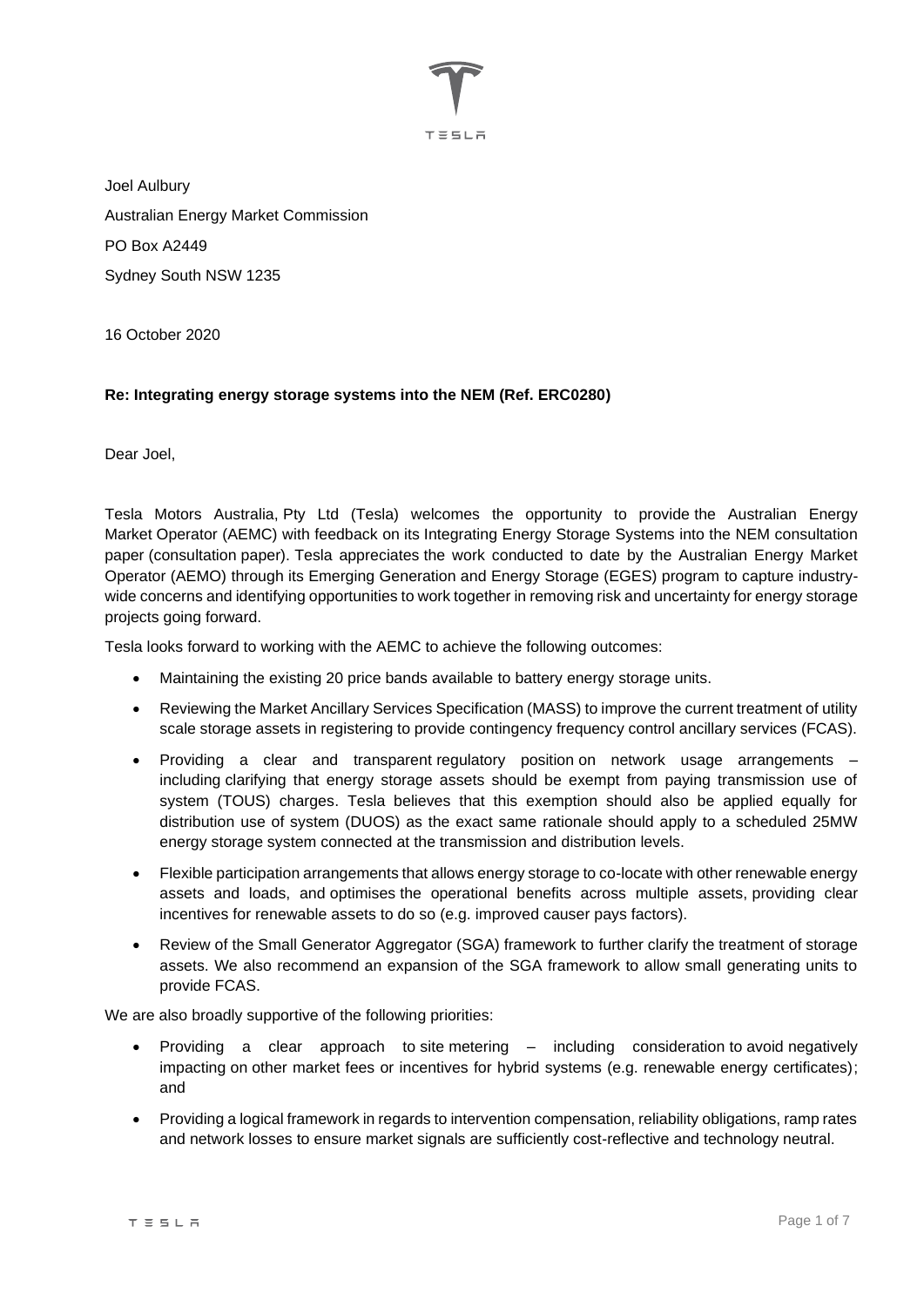#### 1. **Context**

#### *General Comments*

As outlined in the consultation paper, the current national rules framework contains several distortions for emerging technologies. The unique capabilities and performance attributes of energy storage, particularly battery energy storage, are not yet fully recognised. There are also improvements that can still be made in respect of integrating storage into the NEM – including codifying specific exemptions and providing increased clarity for developers on registration options for hybrid sites.

Energy storage does not fit well within any of the categories for traditional types of participants in the energy market. As AEMO has recognised, while storage assets most closely resemble a generator in the services they provide to the market, they do not generate electrons – so are not, technically, a generator. The controllable nature of the load side of a storage asset, as well as the services that it can provide whilst charging, including both frequency and voltage support – also means that it's more than a traditional market load.

As an interim measure, grid-scale battery assets currently register as both a generator and a market customer, which has allowed participation of storage into the market (e.g. Hornsdale Power Reserve). Initially, this approach created some ambiguity in registration and participation for developers, though the market has since adapted to these conditions.

In parallel, from a wider system planning perspective, there is an established consensus of the need to promote the uptake of storage in the national electricity market (NEM) to ensure continued safe, secure and reliable operation over the coming decades, as well as promote efficient investment in infrastructure in the interests of consumers.

AEMO's 2020 Integrated System Plan (ISP) states that the NEM will require 6 – 19 GW of dispatchable resources, including storage by 2042 to enable the integration of up to 55 GW of new variable renewables 1 .

A long-term, fit-for-purpose market framework to support reliability and system security will necessarily rely on the capabilities of fast-response and flexible resources, including demand side response, energy storage and distributed energy resource participation. Efficient incentive mechanisms for all market participants are critical to support the effective operation of the power system and are in the long-term interests of consumers.

#### *Threshold question – should storage be defined in the NER?*

A new storage category, whilst evidently not essential, would remove several operational and administrative inefficiencies associated with the current interim arrangements and accelerate the deployment of storage in the NEM. Tesla welcomes AEMO's strategic approach to improving the integration of grid-scale energy storage and enabling regulatory flexibility to incorporate new and emerging business models.

Tesla supports efforts to ensure terminology in the national electricity rules (NER) is sufficiently technology neutral, is future proofed for technological change, captures necessary distinctions between what constitutes a load versus a storage asset, and conforms with existing power system definitions. For example, existing terms such as "generation" and "load" do not sufficiently capture the attributes of energy storage – i.e. whether the definition of storage needs to explicitly refer to electricity conversion, or if it can be a broader reference to 'energy source' and rely on existing NER definitions.

The AEMC rightly notes the relationship between this rule change request and the Energy Security Board's (ESB) two-sided markets work that is currently underway. Energy storage will indefinitely play a critical role in any potential two-sided market design.

However, Tesla has an outcomes-based focus and we believe that there are changes that could be undertaken now that would improve the commercial case for the deployment of new storage. In particular these include:

<sup>1</sup> AEMO's 2020 ISP, p.1[2 https://aemo.com.au/-/media/files/major-publications/isp/2020/final-2020-integrated-system](https://aemo.com.au/-/media/files/major-publications/isp/2020/final-2020-integrated-system-plan.pdf?la=en&hash=6BCC72F9535B8E5715216F8ECDB4451C)[plan.pdf?la=en&hash=6BCC72F9535B8E5715216F8ECDB4451C](https://aemo.com.au/-/media/files/major-publications/isp/2020/final-2020-integrated-system-plan.pdf?la=en&hash=6BCC72F9535B8E5715216F8ECDB4451C)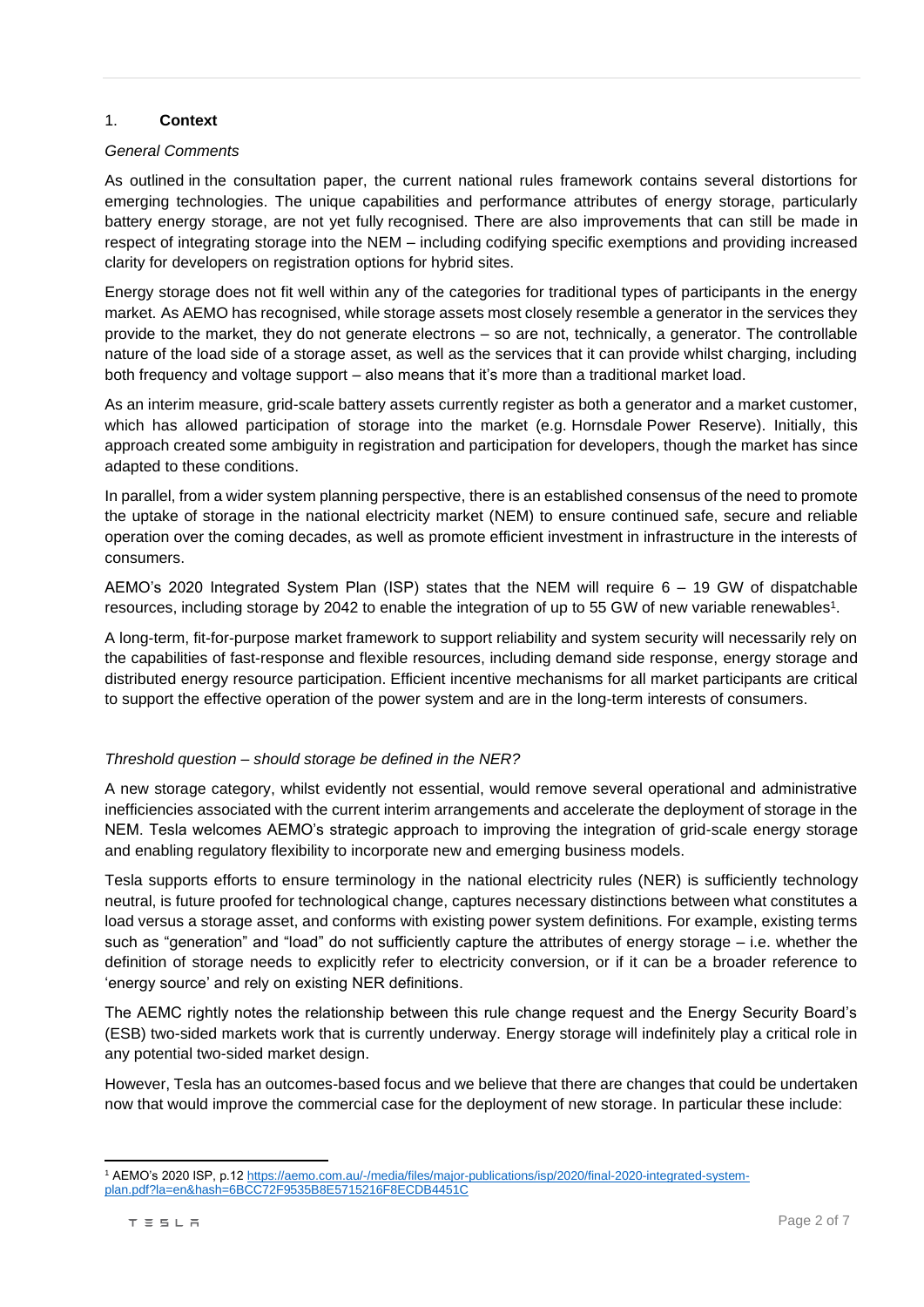- Reviewing the MASS to enable storage assets to register their full nameplate capacity for contingency FCAS services; and
- Codifying exemptions for paying both TUOS and DUOS on energy grid imports.

These changes should not be delayed to post-2025, and if the most efficient way to improve the current settings for storage is through a new classification, we support this.

While we support all efforts to improve the business case and efficiency of new storage developments in the NEM, there are threshold issues that we are also unwilling to accept – specifically a reduction from the current 20 price bands available to energy storage assets.

A move to 10 price bands to align with the treatment of traditional scheduled generators would be a backwards step in the business case for storage assets, and would reduce the demonstrable flexibility of these assets that presents a major market benefit. It would halve the price band capability of storage assets – both relative to the current position, and relative to scheduled generators who are able to use all 10 price bands on the generation side (rather than trying to account for appropriate pricing to charge the storage asset as well).

# 2. **Price Bands**

Tesla is supportive of efforts to better facilitate the integration of energy storage systems into the NEM through removing operational inefficiencies, reducing barriers to entry and providing clear investment signals. However, Tesla is not willing to support this rule change if it includes a reduction in price bands available to energy storage units from 20 to 10.

As Tesla has made clear through feedback provided throughout the EGES program<sup>2</sup>, we believe that 20 price bands should be maintained for storage assets – remaining at parity with the existing dual registration model. A reduction in price bands for storage units from the current 20 available would result in a market distortion whereby bi-directional resource units are effectively limited to 5 price bands for bids on energy exported and 5 for energy imported. This would result in significant reduction in bidding flexibility for storage assets.

Considering this, Tesla is supportive of any rule change that respects these principles, including the following options:

- a. 20 price bands made available to bi-directional units only;
- b. 20 price bands made available to all market participants; or
- c. Pairing of two battery DUIDs in NEMDE to avoid the need for conservative bidding behaviour. Tesla understands this capability currently exists but would require an update to NEMDE to facilitate a wider rollout.

We would particularly be interested in the AEMC exploring the first two options. Expanding the existing NEMDE settings from 10 price bands to 20 should provide more useful information and visibility to AEMO.

# 3. **MASS review**

One key action that was not explicitly included in the AEMC consultation, but should be undertaken as a supportive measure of this Rule Change, is a review of the MASS.

We understand that the MASS will likely be reviewed to better include provisions for virtual power plants (VPPs) as the AEMO VPP demonstrations trial progresses.

<sup>&</sup>lt;sup>2</sup> Tesla submission to AEMO EGES Consultation Paper "https://aemo.com.au/-/media/files/electricity/nem/initiatives/emerginggeneration/submissions/tesla\_20181204.pdf?la=en&hash=60C7A07F9925444965B6332EAADE2DB2"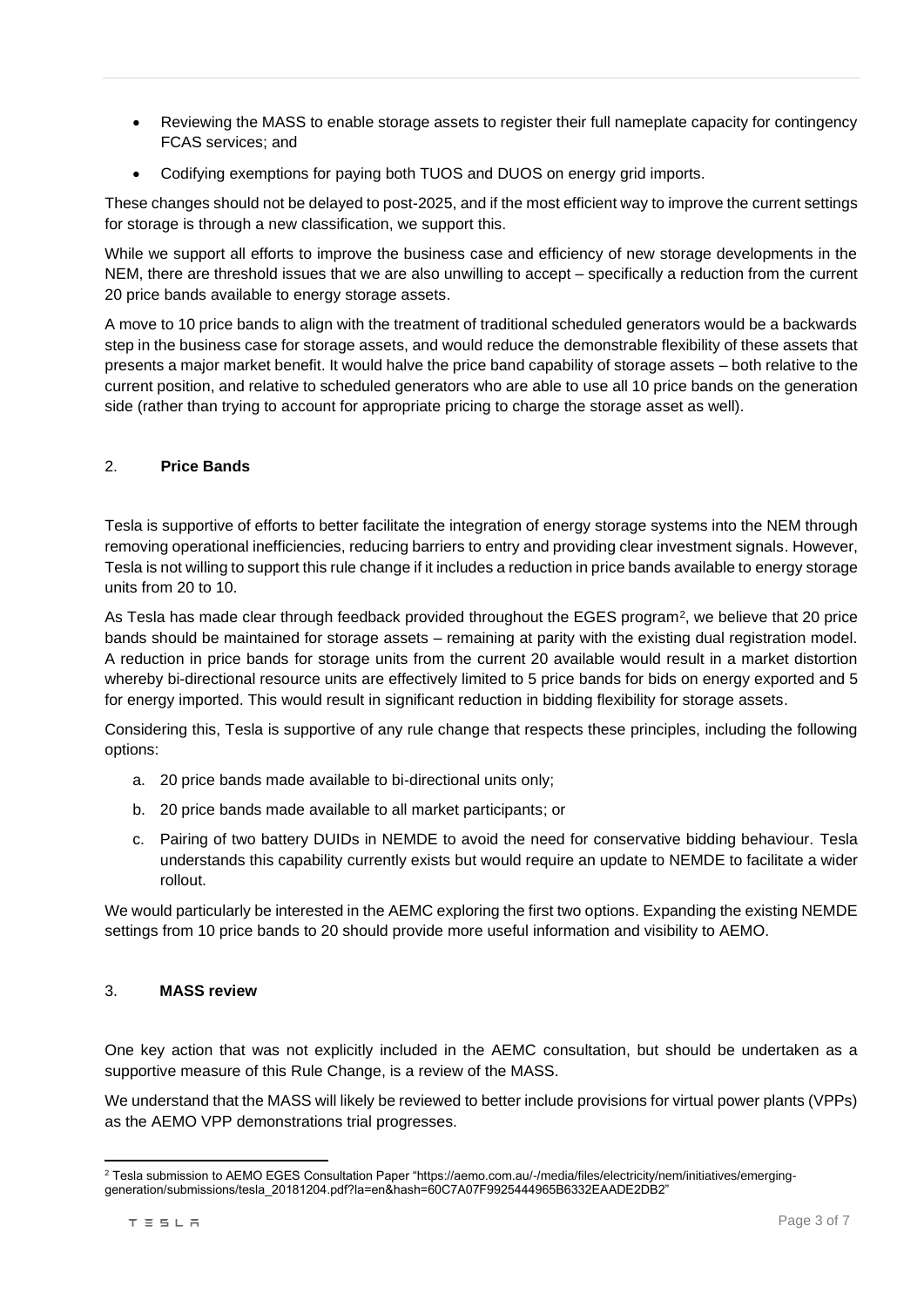Any review of the MASS undertaken in early 2021 should be broader than just covering VPP related issues. We note that a review of the MASS was one of the key recommendations of the final AEMC Frequency Control Frameworks Review in July 2018<sup>3</sup>. Specifically the AEMC recommended that AEMO:

*"conduct a broader review of the MASS that seeks to address any unnecessary barriers to new entrants, or any aspects of the MASS that may not appropriately value services provided by newer technologies where these services are valuable to maintaining power system frequency."*

This work has yet to be undertaken, and would be a valuable addition to this rule change process. In particular this review should consider the current settings for storage registering to provide FCAS services, and whether the full name-plate capacity of storage assets should be registered to provide contingency FCAS services.

It would be inefficient for AEMO to proceed with multiple reviews of the MASS over the course of a year or two, each concerned with individual issues. As such, we support a single, extensive MASS review that ensures all areas of concern are addressed concurrently to ensure maximum efficiency.

## 4. **Hybrids**

Developers are increasingly seeking to register storage systems alongside renewable plant through a hybrid model to manage various market risks, such as causer pays factors, curtailment, and increased wholesale price volatility. As AEMO notes in their rule change request there is some lack of clarity about the best mechanism for prospective developers to build a hybrid facility – that both allows the storage system to maximise the outputs of the renewable plant, whilst not sacrificing the market participation capabilities of the co-located storage asset.

For example, a market generator seeking to pair a semi-scheduled asset with a storage asset to reduce causer pays factors and/or curtailment would struggle to do so under the current framework. Additionally, a market generator seeking to register a hybrid facility under a single DUID to firm renewable output would likely need to register the entire facility as scheduled, in order to meet AEMO's current registration guidelines for storage $^4\!$ 

The changes proposed will not improve the current optionality in respect of registering hybrid facilities.

Tesla supports ongoing work in this area, and supports continued flexibility in respect of how to best register variable renewable energy assets and co-located energy storage systems are registered. In our response to the AEMO EGES work program we indicated our support for continued refinement of AEMO's proposed hybrid solutions. Specifically we support ongoing work on any hybrid approach that allows developers to:

- Provide fully firmed output from the co-located wind or solar plant;
- Best enables BESS (or other storage) asset to charge from the renewable plant as well as the grid; and
- Reduces causer pays factors across the market participant portfolio.

#### **5. Forecasting**

Tesla is supportive of efforts to ensure AEMO's pre-dispatch and forecasting systems are fit for purpose in a high renewables NEM. We support efforts made by AEMO to achieve consistency across the way that individual storage assets currently provide information to AEMO, and do not see any issues with providing available on a trading capacity basis.

As noted by the AEMC in the Consultation Paper, scheduled storage units are "using a high degree of automation" in organising and optimising bids over the course of a day. While this additional forecasting information will be valuable to AEMO, it will also be important to ensure that dispatch interval level data is not

<sup>&</sup>lt;sup>3</sup> AEMC's Frequency control frameworks review, p.55<https://www.aemc.gov.au/sites/default/files/2018-07/Final%20report.pdf>

<sup>4</sup> Refer options 6 and 7 in the AEMO "Registering a battery system in the NEM – fact sheet" - https://aemo.com.au/-

<sup>/</sup>media/files/electricity/nem/participant\_information/new-participants/registering-a-battery-system-in-the-nem.pdf?la=en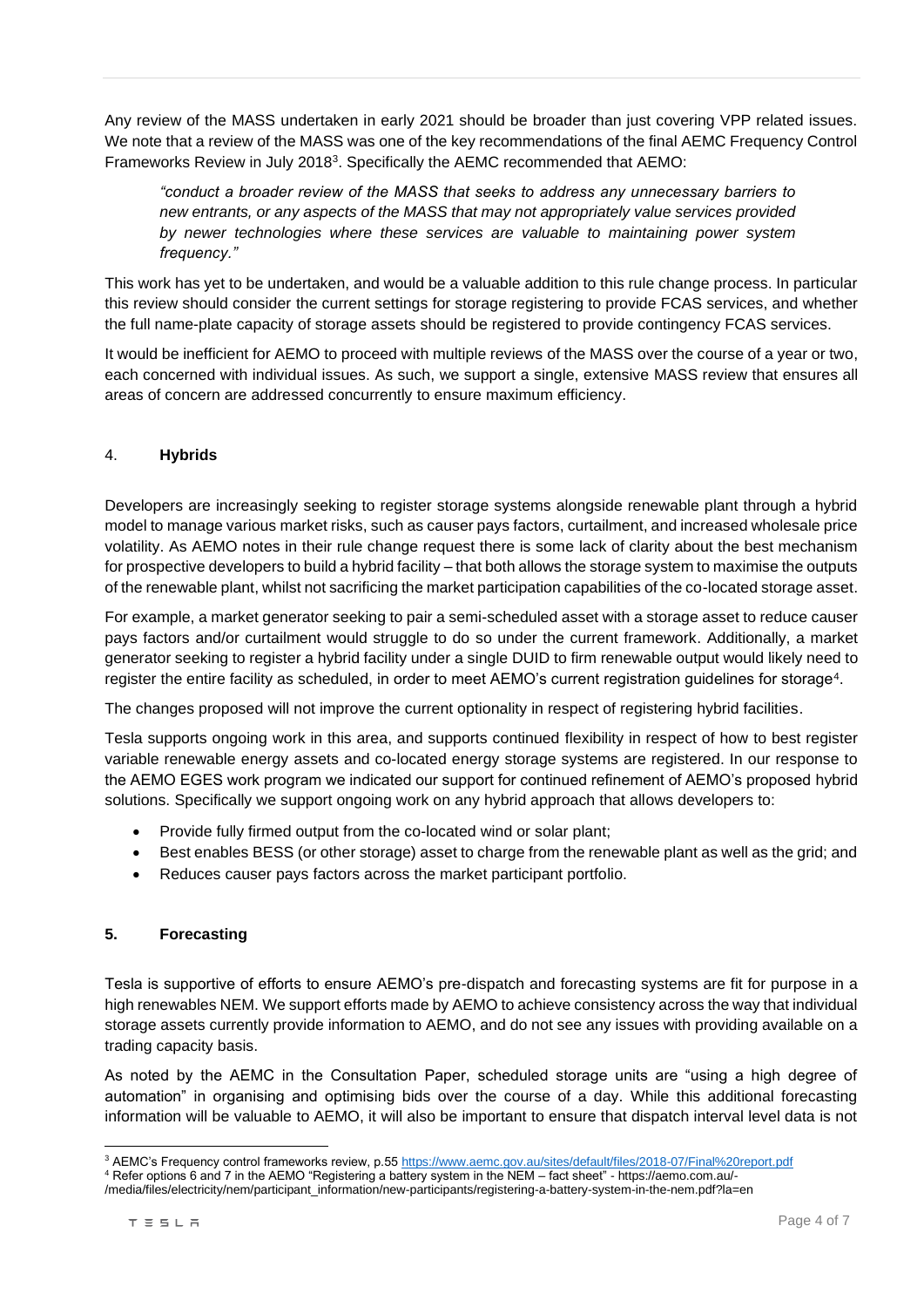used by AEMO to reject bids on an assumption of not having the appropriate capacity. Bids will generally be managed in an automated manner to achieve the best outcomes for that particular system. It will be important to ensure that the provision of additional information does not, in anyway, result in AEMO taking interventionary action, or reduce the flexibility of the storage system during a particular dispatch period.

## **6. SGAs**

Tesla supports further clarity on the arrangements for small generator aggregators (SGAs) including batteries under 5MW in their aggregated portfolios.

We are interested in the practical implications of providing this additional clarity. Will the capacity of energy storage co-located with a small generating unit (solar for instance) be treated as additional to the solar generating capacity? I.e. will a site with 3MW of solar and 3MW of storage be able to register 6MW – and can this site register the aggregated capacity as a single small generating unit, or will each asset need to be registered as a separate small generating unit?

Separately we recommend that the scope of this rule change is expanded to also allow small generating units to register for FCAS as they have the technical capability to provide such a service. A further recommendation made by the AEMC in the Frequency Control Frameworks Review Final Report (July 2018) was that the rules should be amended to

*"enable Small Generation Aggregators to classify small generating units as ancillary service generating units for the purposes of offering market ancillary services."*

The AEMO VPP Demonstrations trial has clearly demonstrated the technical capability of aggregated, distributed assets in providing appropriate FCAS services.The expansion of the SGA framework to allow participation in FCAS markets would reduce barriers to entry for new market participants, thereby facilitating further demand side participation and competition in the NEM. This is in line with the ESB's two-sided markets work-stream and neutrality principles.

We also suggest that the treatment of VPPs should be reviewed as AEMO moves to operationalise their VPP arrangements.

#### **7. Performance Standards**

Tesla supports the proposed approach to address asymmetry in current standards between consumption and generation and to implement a single set of performance standards for each asset behind a connection point. Consideration will need to be given to how these new performance standards will impact existing generator performance standards for a market participant seeking to co-locate energy storage with an established wind or solar facility.

#### **8. Intervention Compensation Frameworks**

As noted in Tesla's submission to the AEMC's *Compensation following directions for services other than energy and market ancillary services* and *Compensation for market participants affected by intervention events* consultations<sup>5</sup> , Tesla agrees with the need for change in existing frameworks given increasing use (and cost impacts) of interventions, the Reliability and Emergency Reserve Trader (RERT), and the increasing utilisation

<sup>5</sup> Tesla submission to AEMC's Compensation for Intervention and Direction Consultations (ERC0284 & ERC0287) https://www.aemc.gov.au/sites/default/files/documents/erc0284 - tesla\_submission - 16\_july\_2020.pdf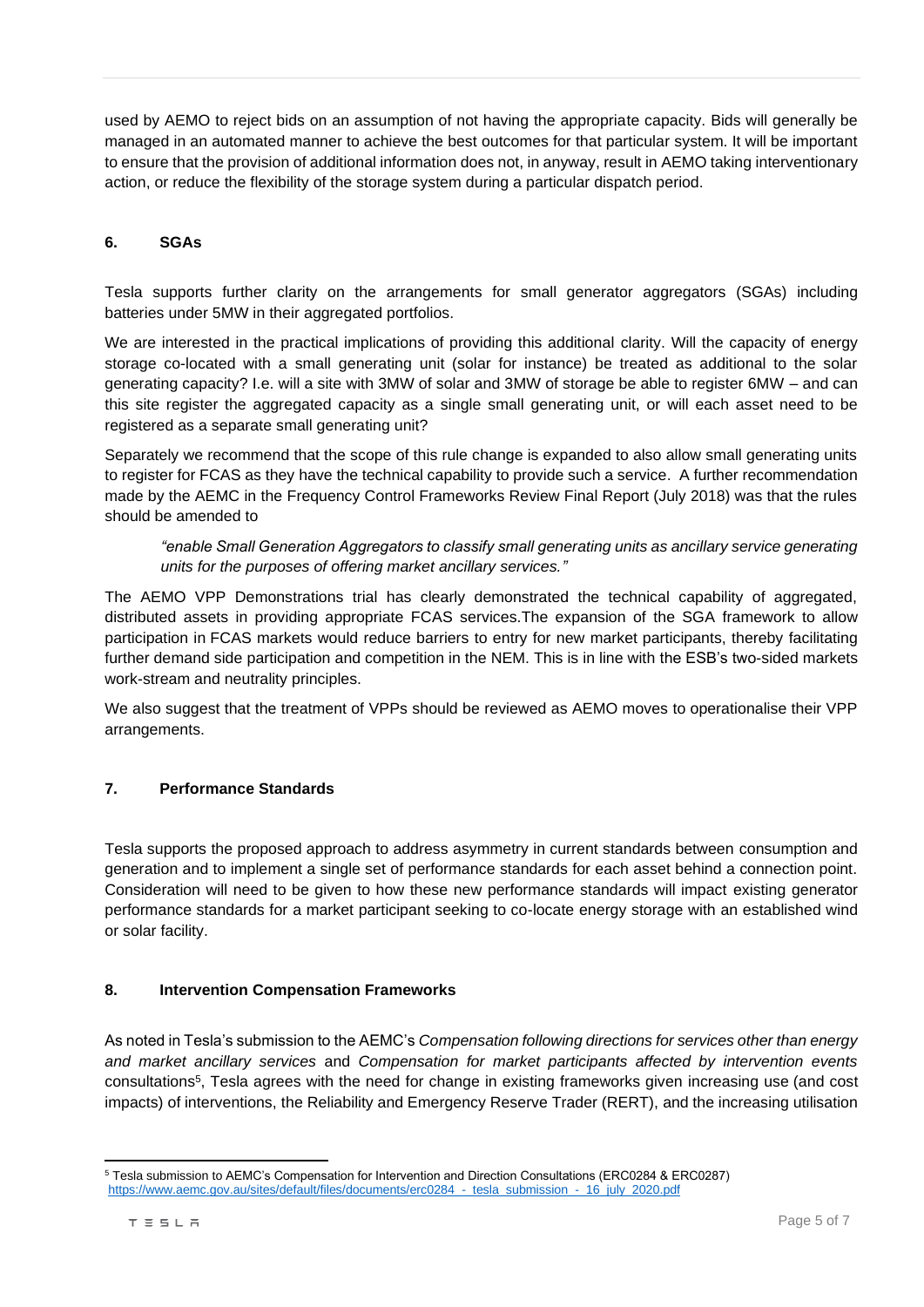of new technologies - particularly in South Australia where several directions have already been issued to battery energy storage systems specifically.

Tesla strongly supports the need to address potential asymmetries in current framework design between generators and loads; and across energy and FCAS compensation.

If the rules are structured to ensure scheduled generators are compensated for energy and FCAS but scheduled loads are only compensated for energy, this is in clear violation of the neutrality principle.

This change should naturally extend to compensation for scheduled loads to include FCAS losses if they occur as a result of an intervention event.

## **9. Network charges (TUOS & DUOS)**

Tesla supports the proposal to clarify the treatment of Transmission Use of System (TUOS) and Distribution Use of System (DUOS) charges for storage.

Ongoing network usage costs by utility scale storage is a key operational consideration for project developers looking to connect storage assets onto both the transmission and distribution networks. As noted on p.75 of the consultation paper, TUOS and DUOS are currently applied to energy storage systems on an ad-hoc basis, creating regulatory risk for network service providers (NSPs) and ambiguity for developers.

Tesla supports the proposal to codify the exemption from TUOS charges for transmission connected storage assets. This is common practice currently, but having an explicit exemption will provide increased certainty for prospective developers.

However we also believe that this exemption should apply equally to DUOS charges for energy imports. Tesla strongly encourages the AEMC consider an expansion of the current AEMO proposal, thereby exempting energy storage units from paying DUOS.

Applying a consistent exemption across both TUOS and DUOS assets is vital to optimising the operation of batteries on the distribution network. Utility scale storage connected at the distribution level can provide valuable localised services, and applying DUOS costs to these systems have a significant negative impact on the business case of these assets. Edify Energy's and EnergyAustralia's Operational Report for the Gannawarra Energy Storage system indicate that its 25MW/50MWh battery attracted roughly \$600,000 in DUOS charges over the course of twelve months<sup>6</sup>.

This additional exemption from DUOS should be considered on the following principles:

- a. Stand-alone utility scale energy storage does not provide the same function or operate in the same way as traditional commercial loads. Therefore, these assets should not be grouped together under the principles of rule 6.18.3(e);
- b. Scheduled energy storage assets should be treated with equivalence to stand-alone utility scale energy storage assets connected at the transmission level. These, in turn, are treated with equivalence to other large-scale generation assets; and
- c. Applying network charges to both the utility scale energy storage system and the end-customer results in a double counting of network charges on a per kWh basis. Storage systems do not consume the kWh grid imports. All kWh used to charge an energy storage system, as an example, are later exported to end-use customers. As such DUOS costs are applied twice to the same kWh.

As such, it is imperative that any proposed change to network use of system charges consider the role that energy storage assets play in supporting networks and in reducing total system costs. AEMC should consider a mechanism where DUOS charges are applied to energy losses only.

<sup>6</sup> <https://arena.gov.au/assets/2020/09/gannawarra-battery-energy-storage-system-operational-report.pdf>